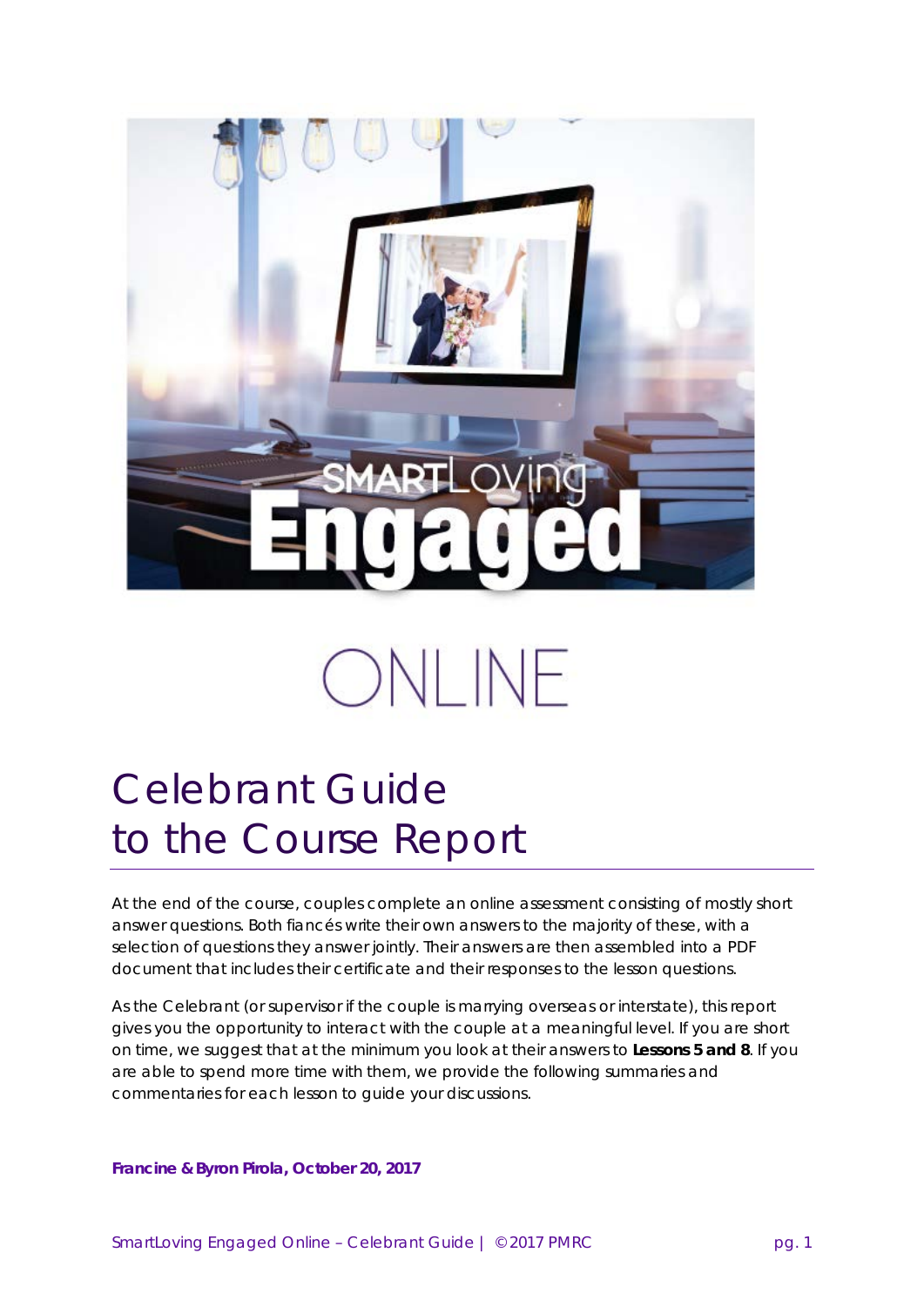

**\*Time Spent in the Course**: A minimum of 1 hour active in the platform is required to progress from each lesson (a total of 9 hours). Expected time for a couple who has been fully participating is 11 or more hours (keeping in mind that the timer doesn't record time spent in discussion).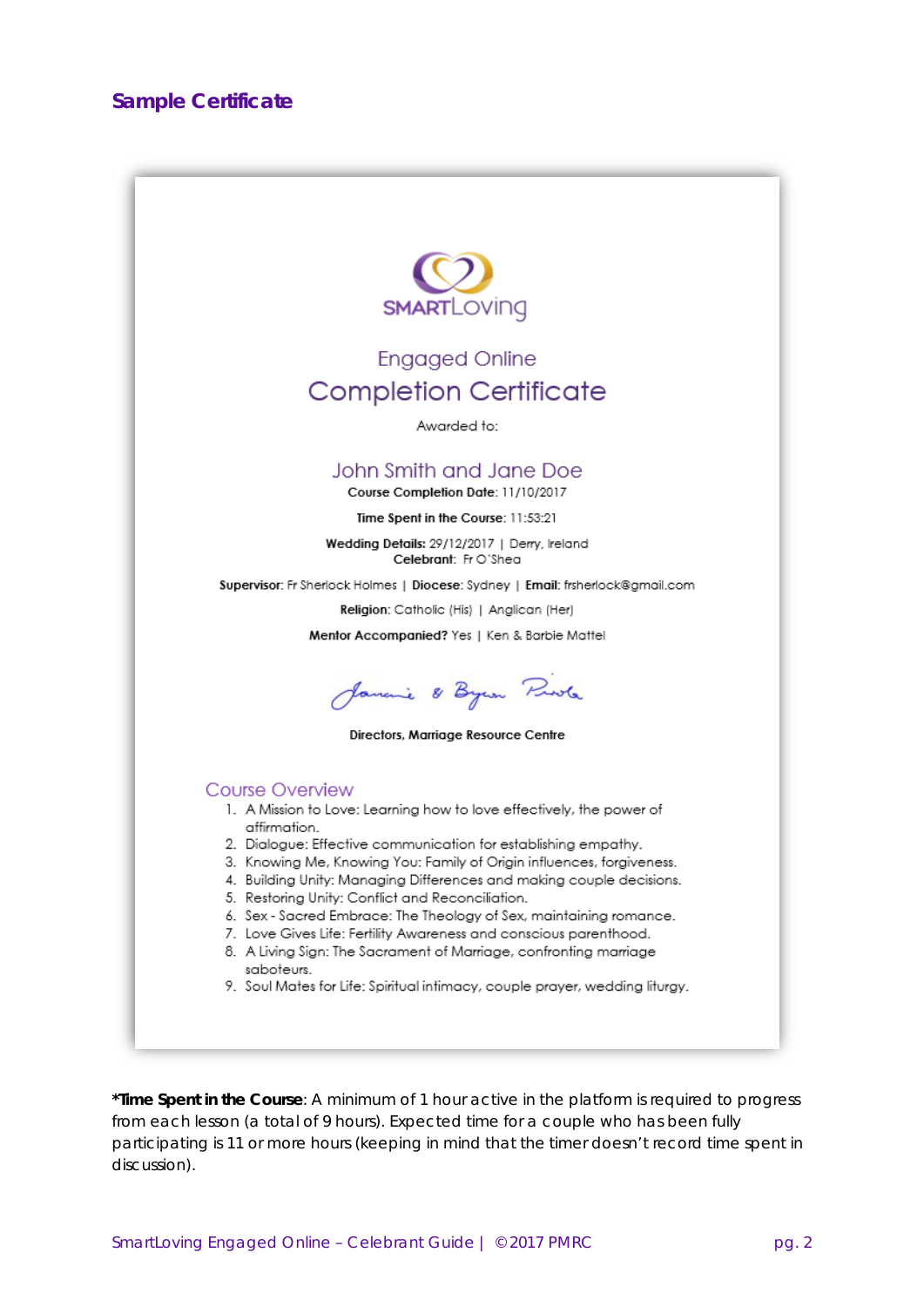## **Questions answered individually (by him and her)**

## **Lesson 1: Mission to Love**

### Unpacking Love

#### **Summary of Content**

- Approach your marriage as a mission to convince the other that they are loved and loveable.
- If we make marriage our mission, we are more likely to succeed. Challenges couples to prioritise their marriage.
- Sexual differences are a gift. Men and women relate differently and these differences are not a problem, they are complementary.
- Love is a choice to make a gift of ourselves to each other. It's not just a feeling.
- Unique Love Profile everyone has a unique pattern of love needs comprised of Love Builders and Love Busters.
- Affirmation is a powerful way to strengthen the relationship, express acceptance and communicate our love needs.
- Key Concept: Smart Loving.
- Connection Ritual: Daily Appreciation (practice for homework).

#### **Assessment & Comment**

#### **1: In your own words, how would you describe the concept of SmartLoving?**

**Ideal answer:** *Smart Loving* is loving the other in the way that he/she most likes and needs to be loved. It's loving the other on their terms, according to their unique love profile.

> Look for evidence that both fiancés have understood the idea that love is an *active choice to act for the good of the other. It is not just a feeling, it is a decision.*

- 1. We all experience love differently. What did you discover about the way you each experience love?
- 2. What is one Love Builder, and one Love Buster your fiancé has?
- 3. When you marry in the Catholic church, you accept a mission to be a messenger of God's love to the other. How do you feel about taking on this mission?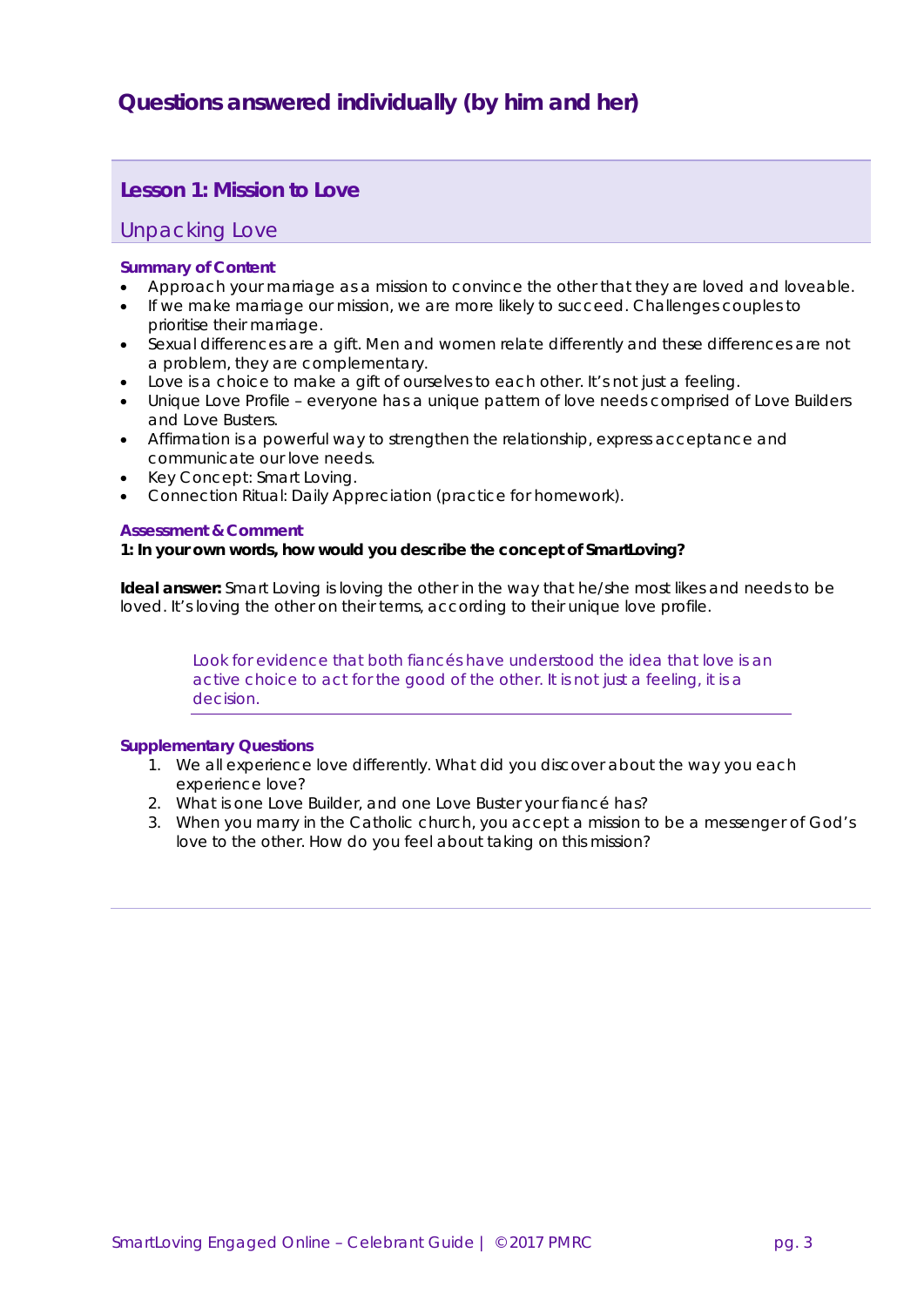## **Lesson 2: Dialogue**

## Verbal Communication skills

#### **Summary of Content**

- There are different levels of intimacy at which we can communicate: cliché, facts, opinion, emotions, needs.
- Emotions and needs are unique and deeply personal.
- Key Concept: Intimate communication occurs at the levels of emotions and needs. Emotions are symptoms of our needs, are unique to each person and give us a window into our deepest needs and spiritual desires.
- The willingness to be emotionally naked creates a deep communion between husband and wife.
- Expressing ourselves clearly requires us to reflect on our inner emotions and needs.
- Listening for true understanding requires us to be open to experiencing the emotional world of the other (empathy).
- Key Concept: Emotional Communion is a profound connection with the other.
- Sexual differences in communication.
- Connection Ritual: Daily Strongest Emotion (practice for homework).
- Tool: L.I.F.E. for communication.

#### **Assessment & Comment**

**2: What is the most significant thing you learnt about effective communication from this course?**

**No ideal answer:** personal question

Look for evidence that both fiances have appreciated that there is a discipline *to good communication, especially that listening requires self-restraint. If they have done the activities, they should be full of enthusiasm for new-found discoveries in themselves and in each other.*

- 1. What was the experience like to be truly and deeply listened to by your fiancé? What impact did it have on your relationship?
- 2. What do you find hardest about communicating at a deep level?
- 3. Prayer is simply communication with God. Having learnt to communicate better with your fiancé, how can you apply the principles of communication to your prayer life?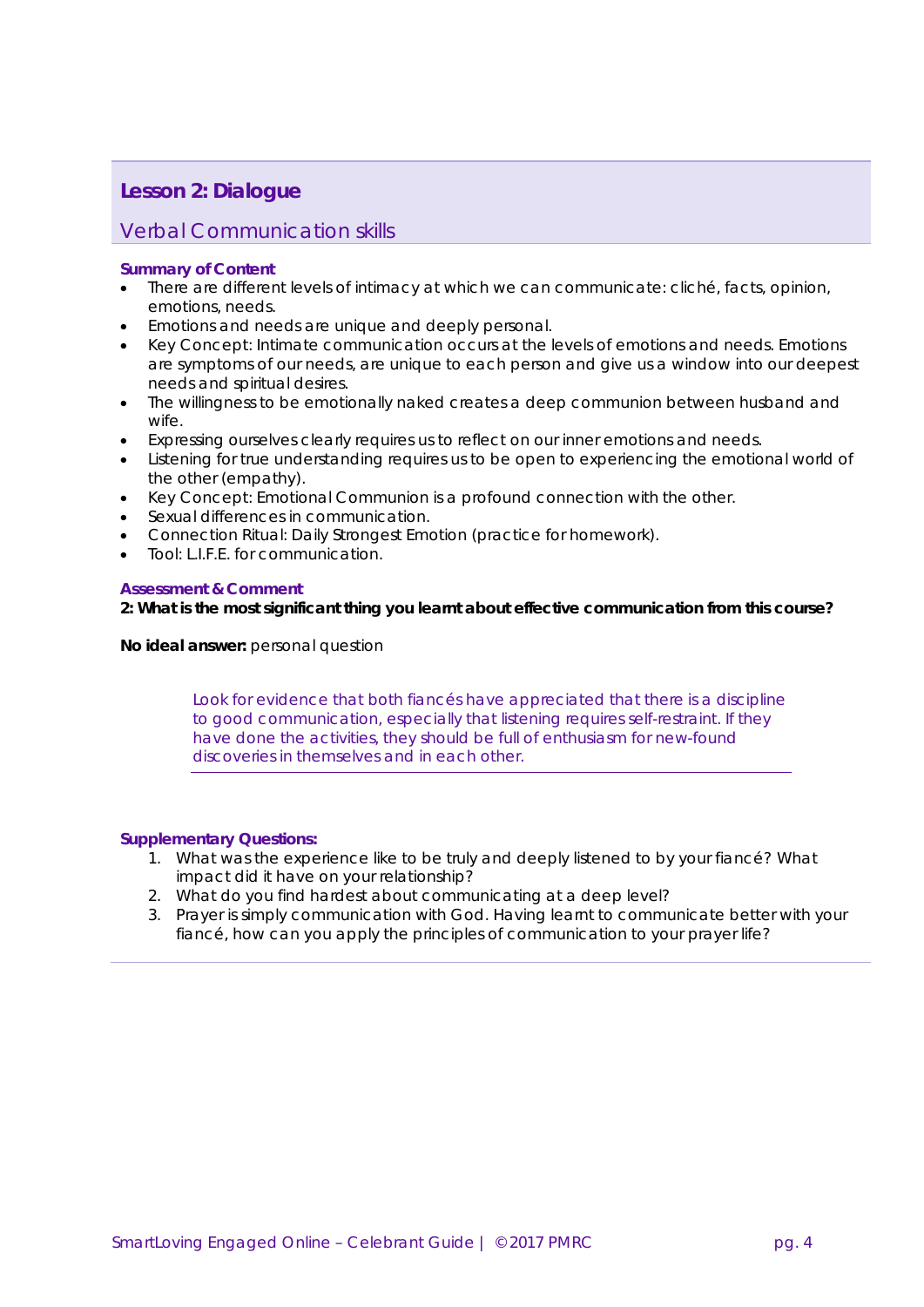## **Lesson 3: Knowing Me, Knowing You**

## Exploring Family of Origin

#### **Summary of Content**

- We cannot fully know the other without also knowing the family from which they originated.
- We first learnt about marriage in our families.
- Our early experiences are profoundly influential in forming our attitudes, expectations and behaviours.
- Adopted formation is the unconscious learnt behaviour we accepted without noticing.
- Rejected formation happens when we have a power negative reaction to a formation experience that leads us to act in the extreme opposite way.
- By learning to be intentional about the formation we wish to adopt or reject we can take active management of our life and relationships.
- In order to tame our formation, we need to name it: Incompatible expectations, Compatible but suboptimal patterns, Emotional injuries.
- Tool: Time Out to ask 'Why?' (Manage your reactions by asking: why am I reacting this way? where is this coming from?)
- Key Concept: Forgiveness brings freedom. It is a choice to let go of our resentment against the other. Forgiveness frees us to move on from emotional injuries

#### **Assessment & Comment**

#### **3: In your own words: Describe why forgiveness is important and how failing to forgive can negatively impact a marriage.**

**Ideal answer:** Forgiveness is a choice to let go of resentment towards someone who has hurt me. When I fail to forgive, it keeps me locked in resentment and bitterness which influences my behaviour negatively in my relationships, especially my marriage.

Look for evidence that they have completed the formation inventory. It is a rich *experience that provides liberating insights into their patterns of behaviour. It is also likely to bring up childhood frustrations and unresolved emotional injuries.*

#### *Supplementary questions*

- 1. Did looking at your childhood experiences bring up any issues for you, any pain or suffering?
- 2. Would you like to talk about that or get help from someone to process that?

#### **NB: Extension Activities include an exercise for 'Healing Emotional Injuries'. However some situations of severe trauma may require referral to professional services.**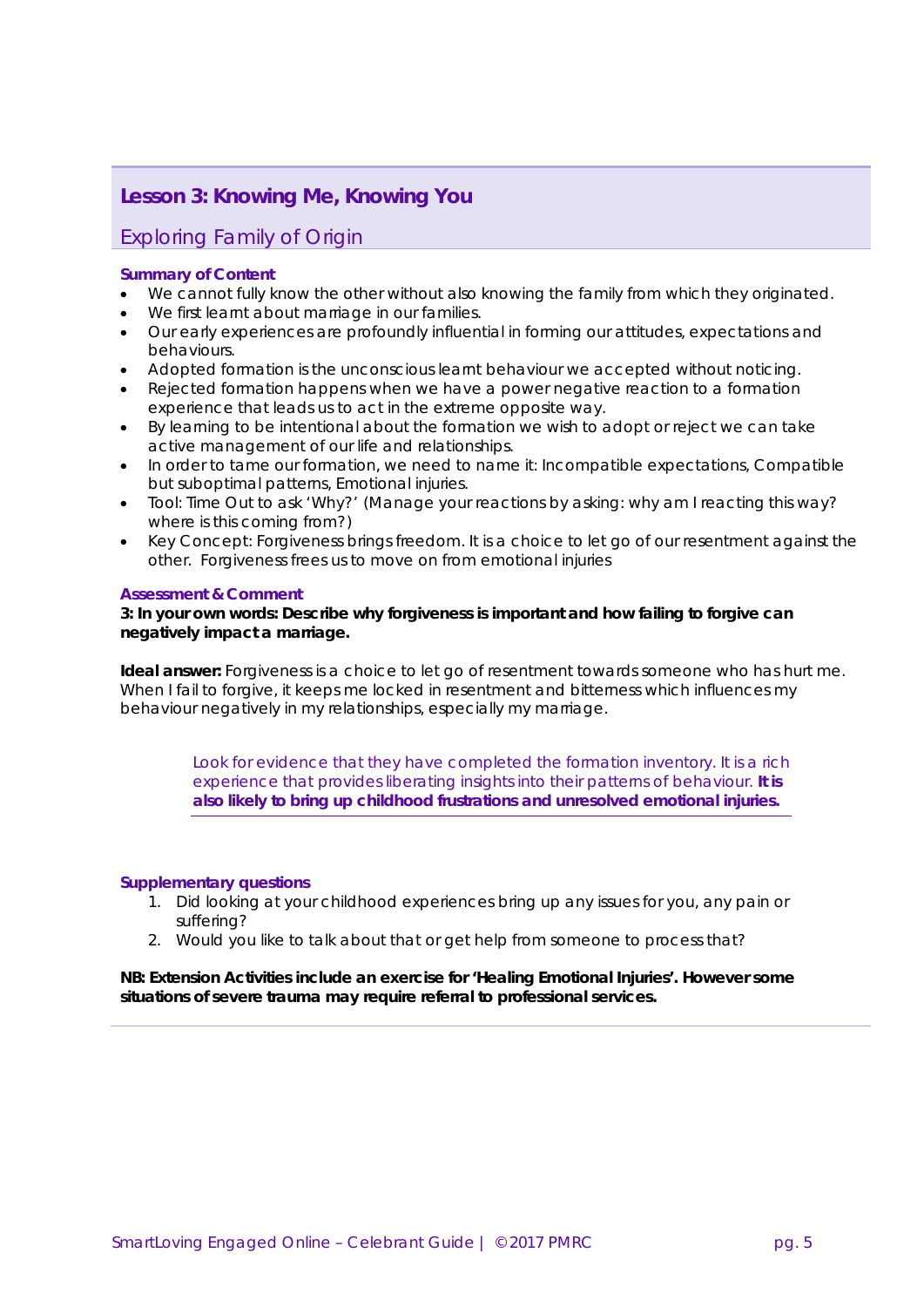## **Lesson 4: Building Unity**

## Couple Decision Making

#### **Summary of Content**

- Concept: An **ideal** is something we believe is important, but it may not be active in our life. A **priority** is something into which we invest time, money or energy and has an active presence in our life. Internal conflict arises when our ideals and priorities are not aligned.
- Behind every behaviour or preference we have is a **value**. Disagreements between people happen when we have conflicting values.
- When we honour the other's values, they feel loved and important.
- Key Concept: The most important value for us as a couple is our unity. All decisions should be measured against how well it advances our unity.
- Tool: Stop-Reflect-Connect (Couple Decision Making)

#### **Assessment & Comment**

**4: Explain why Values Based Decision Making helps couples make decisions that always bring them closer together (as compared to other common decision making strategies)**.

**Ideal Answer:** Behind every preference we have is a value, something that meets an important need. When we make a decision based on our values, we are able to make a choice that honours both values and meets important needs in each of us. The most important value is our unity. Many other strategies requires one or the other of us to compromise our values, or puts individual desires ahead of our unity as a couple.

> Look for evidence that the couple has understood the need to make their unity *the priority value in all their decision making. The wedding will be presenting them with many opportunities to make good decisions, or bad ones. Encourage them to make every decision one that brings them closer, and to focus on their unity in all their planning.*

#### *Supplementary Questions*

One of the things that can really undermine marriage is independence.

- 1. Are you willing to be accountable to each other for the way you spend your money and time?
- 2. Are you open to each other's influence when making every decisions?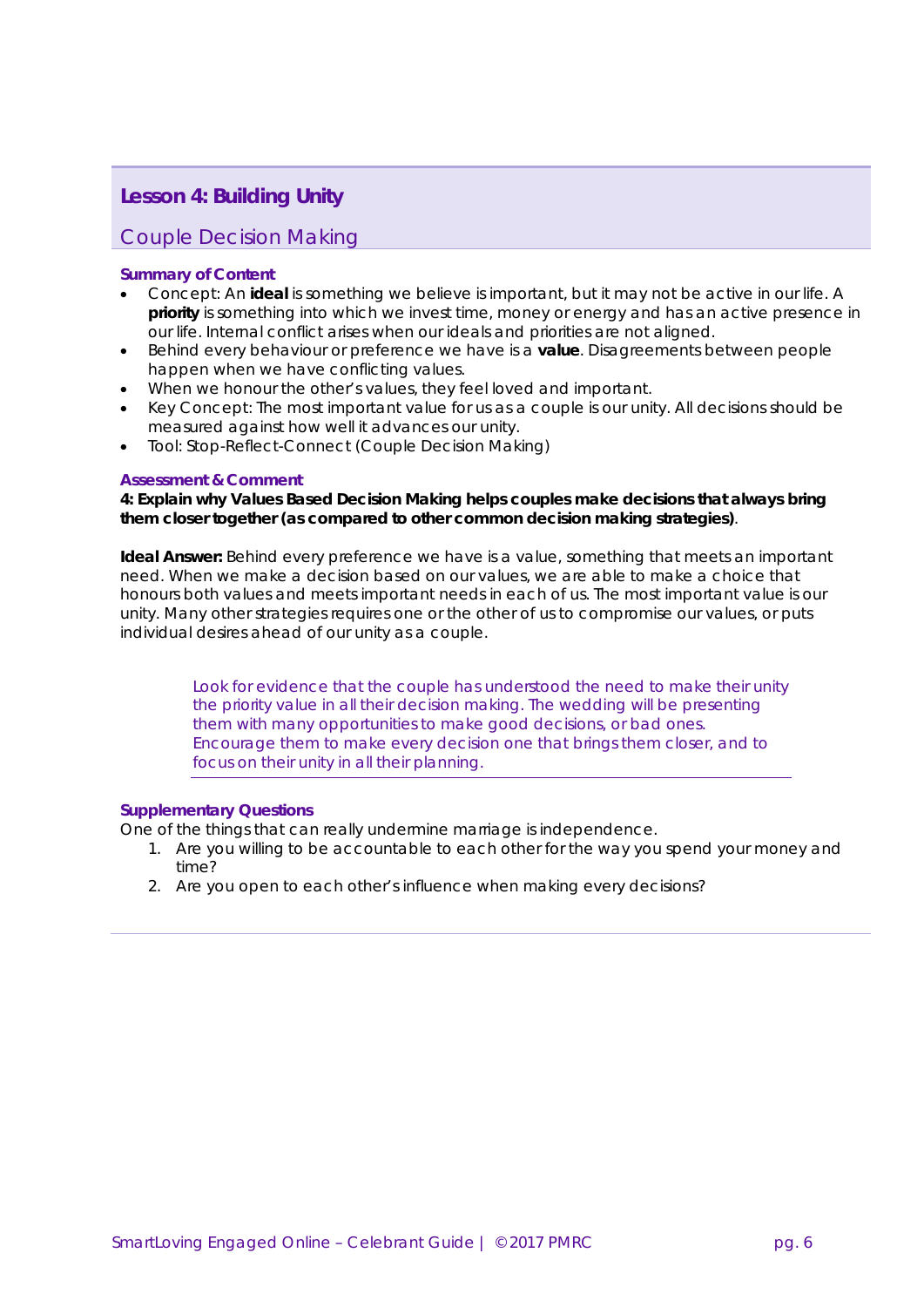## **Lesson 5: Restoring Unity**

#### Conflict Resolution

#### **Summary of Content**

- All couples will experience conflict in their relationship.
- Arguments erode our trust and need to be resolved to preserve our unity.
- The Seven Deadly habits include: Harsh Start Up, Criticism, Contempt, Globalisation,
- Defensiveness, Stonewalling, Rejecting Repair Attempts.
- Connection Ritual: Connect Hug helps to restore unity when there is tension or distance between us.
- Forgiveness is not an emotion; it's a choice, a vital step to the restoration of our unity.
- When we have hurts within our relationship, forgiveness alone is not enough we also need Reconciliation.
- Concept: Reconciliation is the process of restoring trust and unity. It includes:
	- o A sincere expression of sorrow
	- o Empathy for the pain caused
	- o A promise to avoid a repeat
	- o The request for (and granting of) forgiveness.
	- Saying 'sorry' is not enough to reconcile; we need to ask for forgiveness.
- Tool: Stop-LIFE-Reflect-Connect (Reconciliation)

#### **Assessment & Comment**

#### **5a: Why is the ability to reconcile important for marriage?**

**Ideal Answer:** Conflict and hurts are an inevitable part of an intimate relationship. Without the ability to reconcile, these hurts accumulate and can destroy a marriage.

> *Look for evidence of fiancés willingness to admit fault and accept responsibility in causing hurt to the other. Among the Seven Deadly Habits, CONTEMPT is particularly toxic.*

#### **5b: What is the difference between saying 'sorry' and asking for forgiveness?**

**Ideal Answer:** Saying sorry is a 'self-focussed' statement expressing the emotion of the speaker. Asking for forgiveness is much harder to do and also more powerful because it requires vulnerability and humility. It is an essential part of reconciling as a couple.

> Look for evidence that the couple has taken on board the gravity of being *able to repair their relationship and that each fiancé is willing to develop the virtue of humility.*

#### **Continues next page**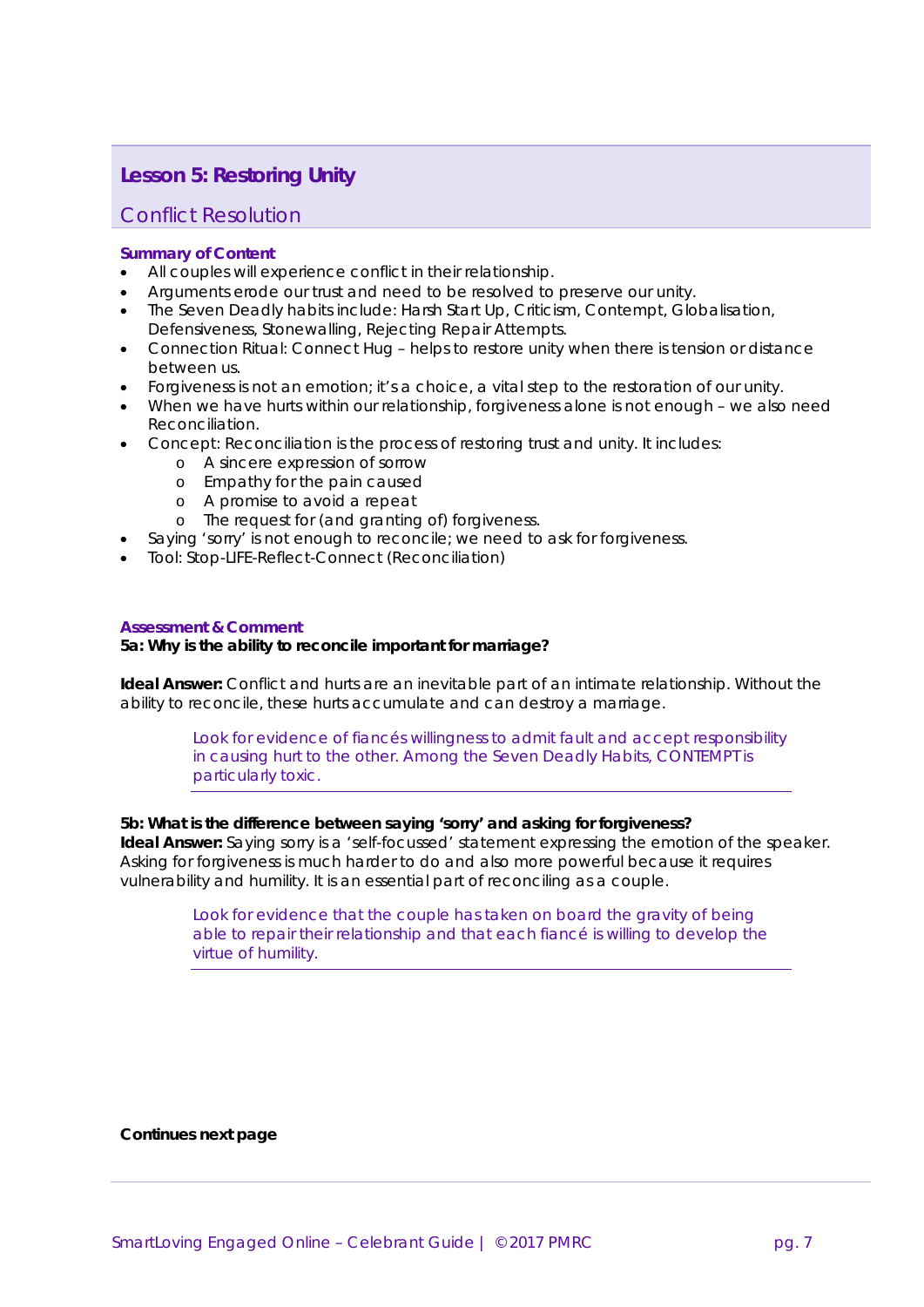**5c: The Sacrament of Reconciliation is one of the great gifts from God for healing our soul. Would you be open to going to Reconciliation before the wedding (or to receive a blessing if not Catholic)? (Select one from the options below)**

- o **Yes, with my celebrant**
- o **Yes, but with a different priest**
- o **Maybe, it depends**
- o **Probably not, I'm not comfortable with this**

*Many couples, even though they are sexually active, contracepting and appear to be distant to the teachings of the Church, have a sense that they want to come before God on their wedding day with a pure heart. If they have indicated a receptivity to the Sacrament, please make it easy for them! Affirm them, create the opportunity with minimum fuss.*

- 1. Were you able to identify any of the Seven Deadly Habits in your own relationship?
- 2. Are you willing to work on removing these habits from your life?
- 3. One of the things that Catholics do before receiving a Sacrament for the first time is spiritual preparation. What kind of spiritual preparation are you doing before you marry?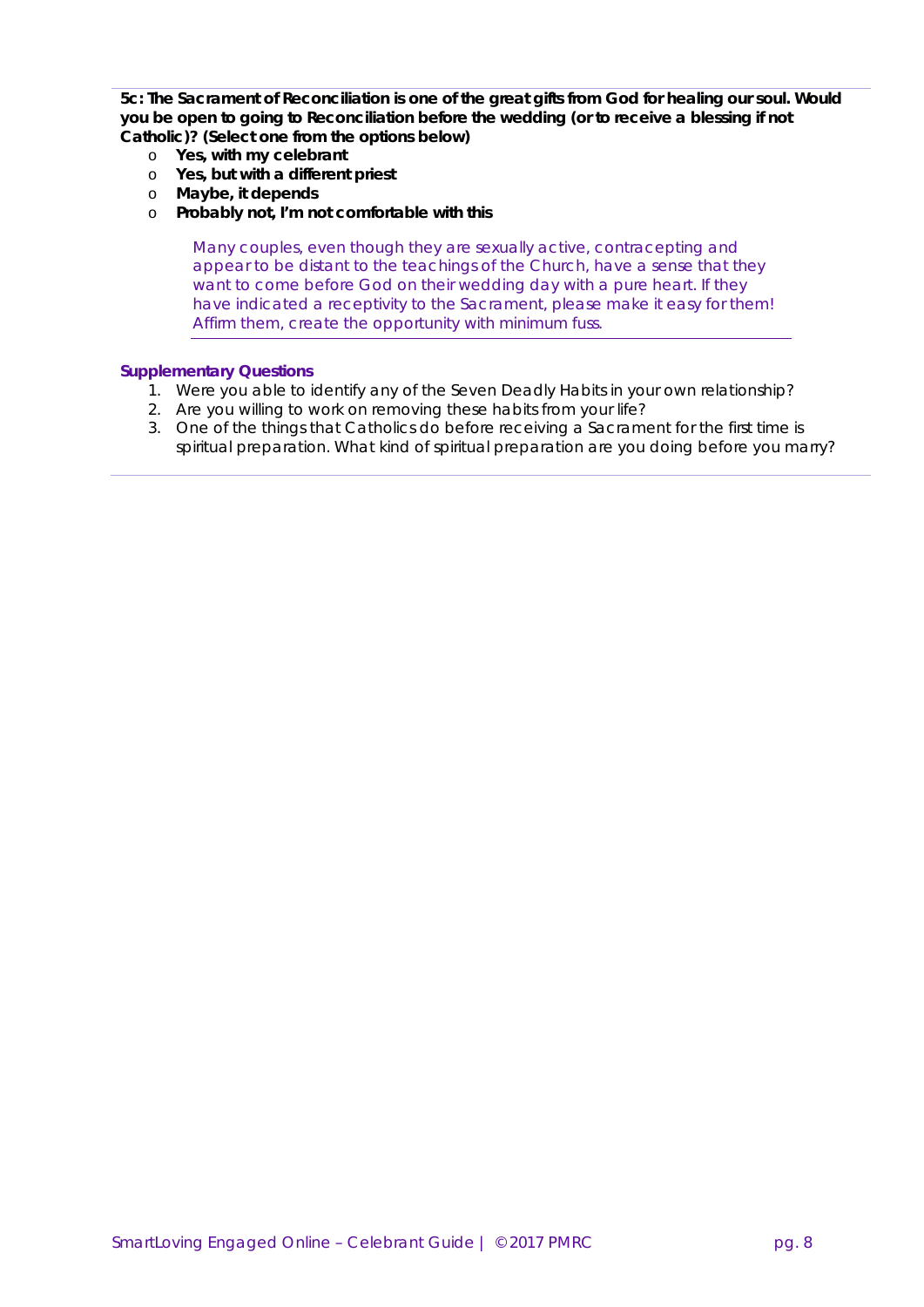## **Lesson 6: Sex- Sacred Embrace**

#### The Theology of Sex

#### **Summary of Content**

- Sex is not something we do, it's something we say. It's a communication rather than an activity.
- Sex is so much more than just a recreational activity; it's a sacred body language.
- Sex is a powerful unifier. It energises us for deeper, less selfish loving.
- In marital lovemaking, our bodies speak the words of our wedding vows: "I freely give my total self to you, to you alone, to give you life, and our children life." (The word made flesh)
- Sexual Integrity allows us to fully integrate our body, mind, spirit and affections so all these dimensions can consistently 'speak' with one unified intention. It brings them all into alignment and thus speaks the truth in our bodies.
- Marriage is meant to be lived in a vibrant romantic atmosphere our whole life long.
- Connection Ritual: Connect Kiss helps to sustain the romantic atmosphere.

#### **Assessment & Comment**

**6a: Married sex is a scared communication, a kind of prayer. What is your reaction to this statement?**

> Look for evidence of a reverence for the sacredness of sex. The idea that sex is *a language is very counter cultural but if couples take the time to watch the videos they will usually embrace the idea as they can see that it will infuse their lovemaking with deeper meaning.*

**6b: In light of the material presented, are you willing to abstain from sex until your wedding day? (Select one from the options below)**

- o **Yes, we are already doing this**
- o **Yes, I would like to do this**
- o **Maybe, we need to discuss this further**
- o **Possibly, there are some logistics to solve**
- o **Probably not, I'm not convinced it would help**<br> **p Doesn't apply, we're already married**
- Doesn't apply, we're already married

*Many couples will have differing views on this. It is not uncommon for one fiancé to desire abstinence but fear hurting or upsetting the other. Tread very gently if you plan to talk about this! (As some married couples do the course for enrichment, or are civilly married preparing for convalidation, the last option is provided.)*

#### *Supplementary Questions*

Thinking about love making as a body language that says with the body the words of the wedding vows…

- 1. How does this impact the way you think about your vows?
- 2. How does it impact the way you think about love making?
- 3. What do you think the term 'sexual integrity' means?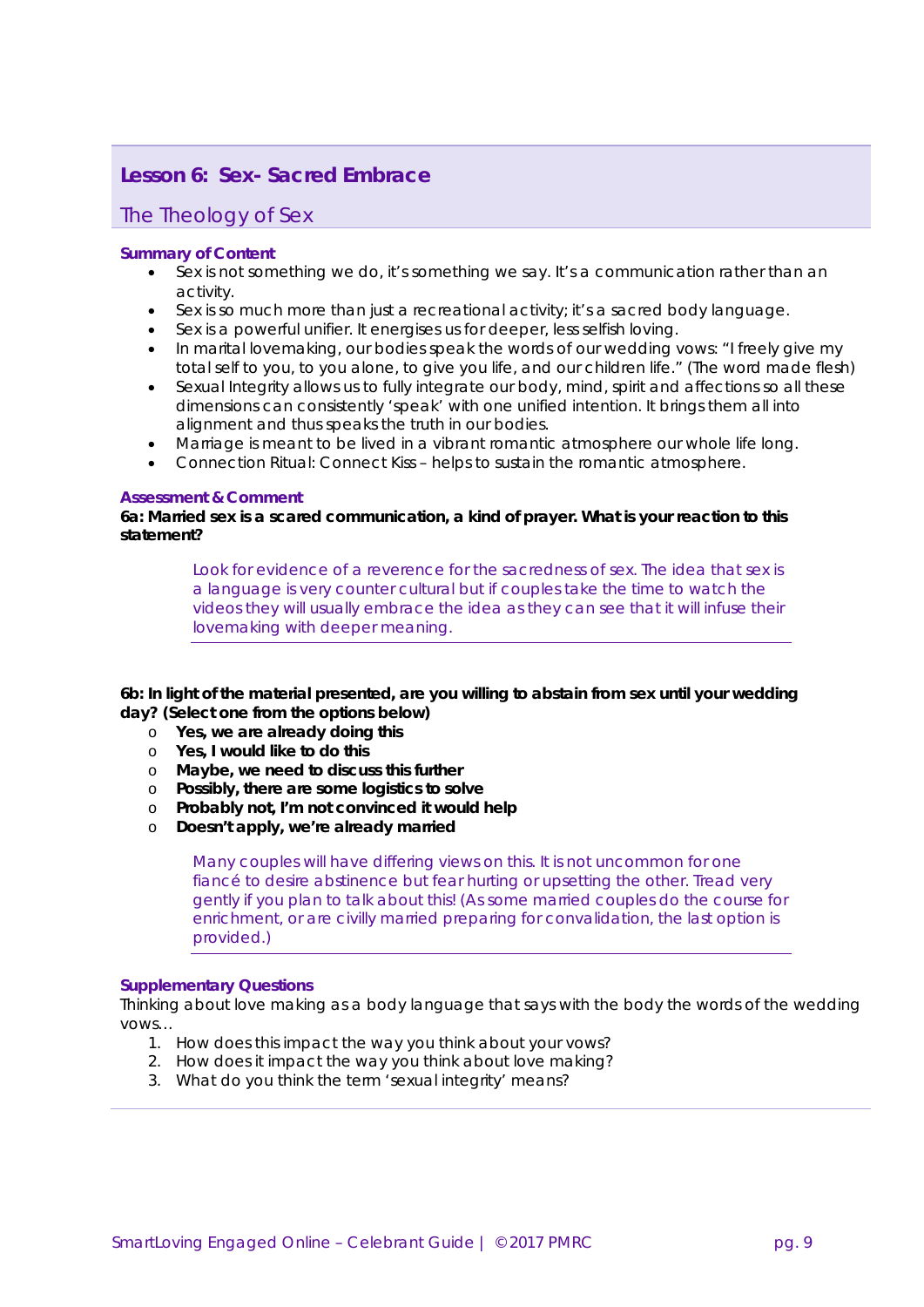## **Lesson 7: Love Gives Life**

## Fertility Awareness Methods (FAMs)

#### **Summary of Content**

- A couple's sexual relationship has two inseparable dimensions: the **bonding** dimension unites them in body, mind and heart, and the **life-giving** dimension gives physical and spiritual life to their offspring and to each other.
- Both dimensions are necessary for our lovemaking to authentically reflect the divine.
- FAMs bring a couple into a deeper appreciation of their masculine and feminine uniqueness.
- The Church holds sexual love and the generation of new life in such high regard it would never condone the degrading of it through the use of contraception or artificial reproduction.
- FAMs equip a couple to reliably plan their families without compromising the sacred meaning of their lovemaking.
- Conscious Parenthood: The Church calls couples to be 'open to life'. It does not require a specific number of children, but rather encourages an attitude that invites God into our family planning decisions.
- Tool: Fertility Awareness Methods

#### **Assessment & Comment**

#### **7a: In your own words, explain how Fertility Awareness Methods (FAMs) work.**

**Ideal answer:** FAMs allow a couple to monitor the changing fertility level in the woman so that they can time their lovemaking to achieve their fertility goals.

Look for a basic appreciation of the way FAMs work. The course provides an *introductory explanation so couples should not be expected to explain FAMs in detail or know how to use them without further instruction. SmartLoving is presently building an online course to do this.*

#### **7b: Are you willing to use FAMs to manage your fertility? (Select one from the options below)**

- o **Yes, we already use it**
- o **Yes, we want to learn how**
- o **Yes, but not till a bit later**
- o **Maybe, I'm open to it**
- o **I would use FAMs if we had infertility issues**
- o **I would use FAMs but I don't think my fiancé/spouse would**
- o **Doesn't apply (eg post-menopause, infertile)**
- o **No, I don't think this would work for us**

*A surprising number of couples are open to FAMs and are disillusioned with chemical alternatives. If they are receptive, encourage them to pursue it and provide contact details for local FAM services.*

#### *Supplementary Questions*

There are a lot of misconceptions about Fertility Awareness Methods. They are actually a really good option for couples and they avoid many of the physical side effects of contraceptives.

- 1. Do you believe you have a good understanding of how FAMs work?
- 2. Being open to children is a big part of Catholic marriage. Have you talked about having children, and how you plan to manage that part of your lives?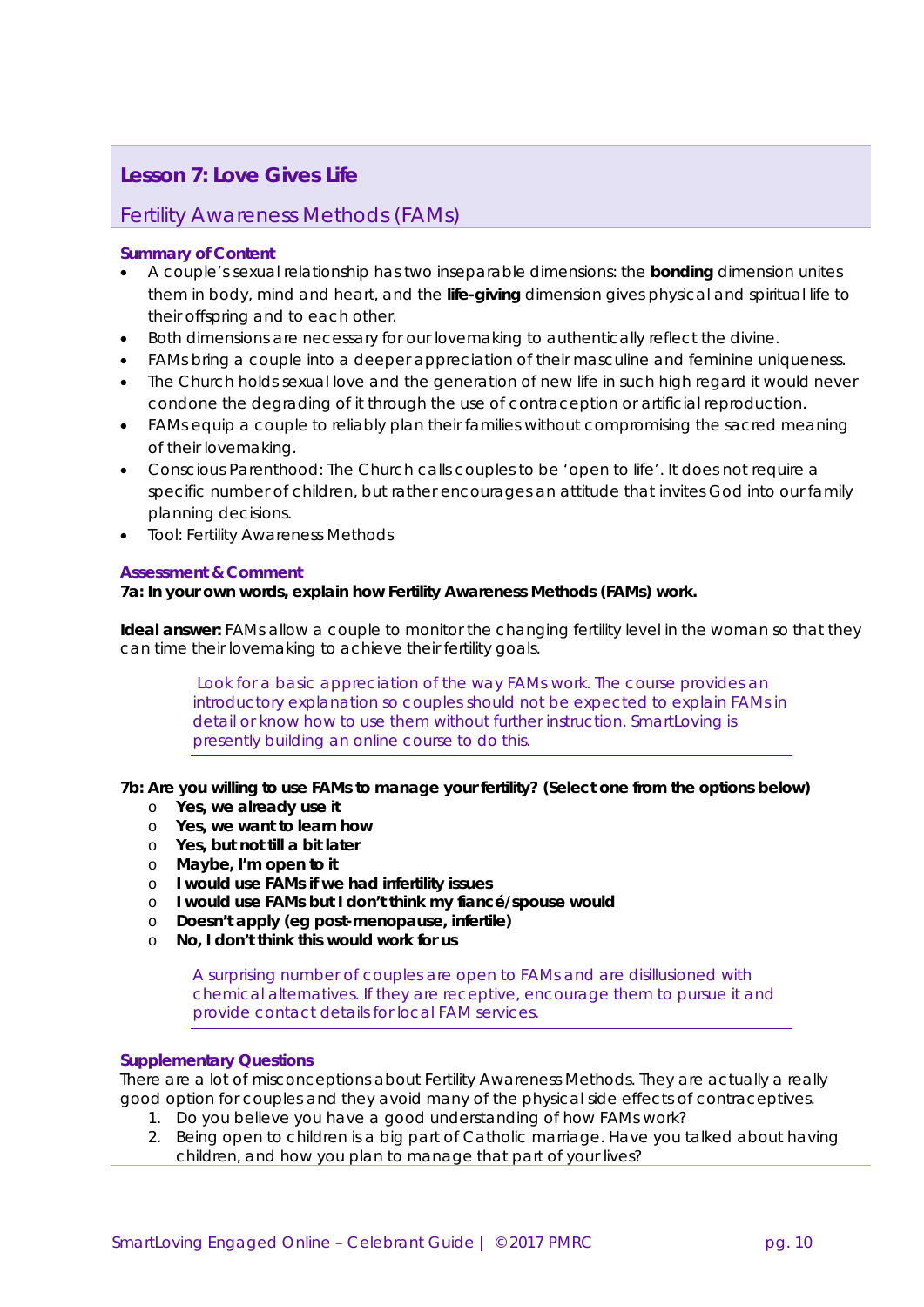## **Lesson 8: A Living Sign**

## Sacrament of Matrimony

#### **Summary of Content**

- Secular marriage and the Sacrament of Matrimony are not the same.
- Key Concept: Matrimony is more than a private relationship; it's a Sacrament a living sign of God's love.
- The love of a sacramental couple mirrors the love Christ has for the Church.
- Before marrying in the Catholic church, it's important to understand to what you are committing:
	- o *Permanency* a commitment for life.
	- o *Freedom to marry* a commitment consented to without coercion or pressure.
	- o *Sexual Intimacy* the intention to engage in sexual intimacy
	- o *Fidelity* a commitment to forgo sexual activity with everyone other than your spouse.
	- o *Unconditional sharing* a willingness to share everything you have, including your material resources.
	- o *Openness to children* the possibility of children is welcomed.
	- o *Raising children Catholic* a commitment to baptise any children Catholic and raise them in the Catholic faith.
- God provides spiritual strength (grace) through the Sacrament.
- Marriage Saboteurs in every relationship there are tough topics things that need to be discussed. If left unaddressed these can become saboteurs of the relationship.
- Tool: Respectful Request

#### **Assessment & Comment**

**8a: Thinking about the dimensions of the Sacrament of Matrimony (the Fine Print), select one that you think you will find most challenging or about which you are unsure. (Select one from the options below).**

- o **Permanency**
- o **Freedom to marry**
- o **Sexual Intimacy**
- o **Fidelity**
- o **Unconditional Sharing**
- o **Openness to Children**
- o **Raising Children Catholic**

#### **8b: What reservations or concerns do you have?**

Look for a mature response that recognises that there will be challenges. *Couples who present with everything all worked out are ill-equipped for later trouble. In all cases, it's important to let the couple know that when things get difficult, they can find help through the SmartLoving resources. If either express misgivings, it might be appropriate to arrange to speak with them individually.*

#### *Supplementary Questions*

It's important to address any concerns you might have about each other, your behaviours, expectations or beliefs, now, before the wedding.

- 1. Were you able to use the Marriage Saboteurs activity to discuss a tough topic?
- 2. Do you feel confident that you can do this again in the future if necessary?
- 3. God is ready to help you face any challenge in your relationship, to give you all the grace (spiritual strength) you need. Are you willing to ask God for help?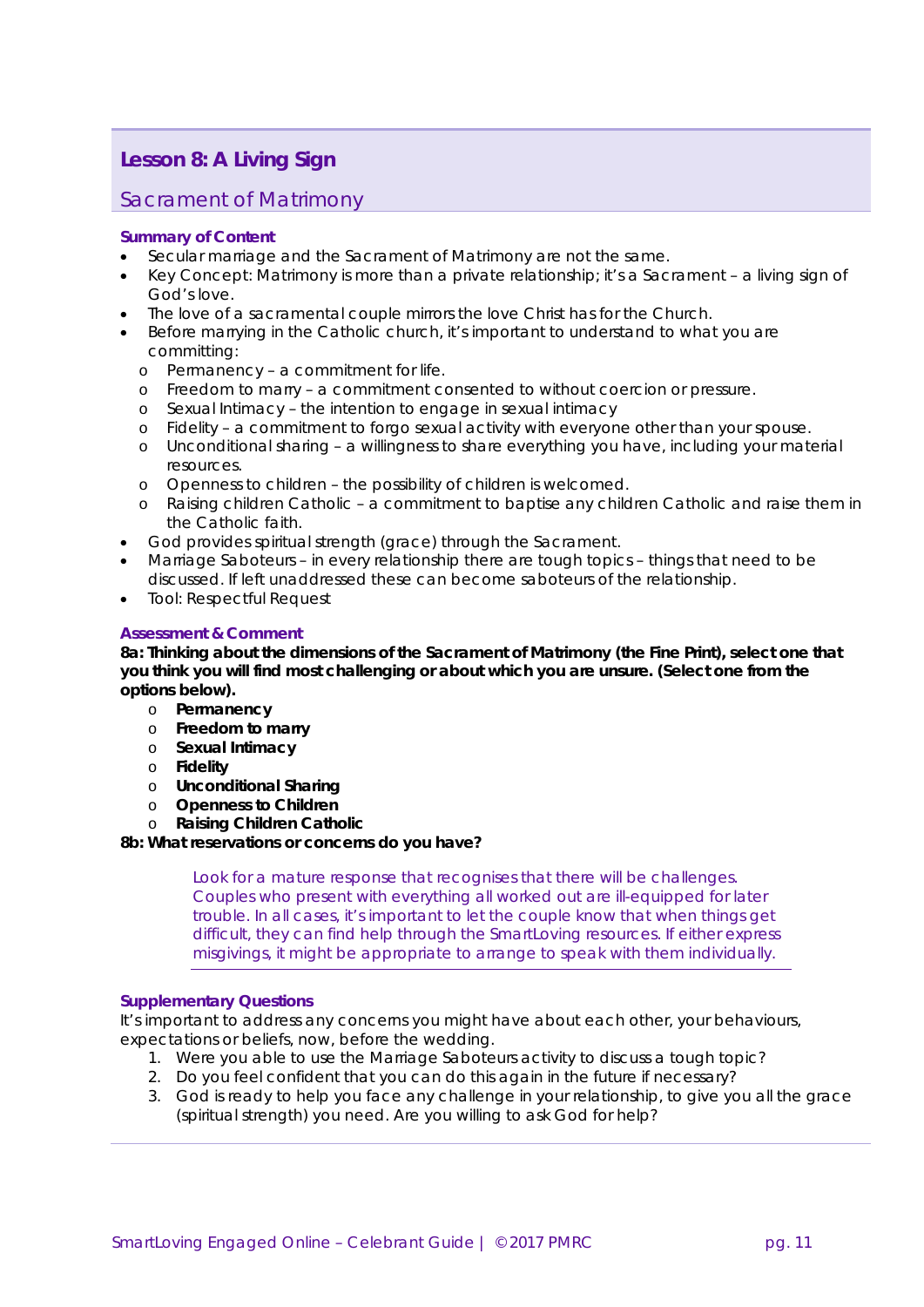## **Lesson 9: Soul Mates for Life**

## Spiritual Intimacy

#### **Summary of Content**

- Our spirituality is a rich source for intimate sharing.
- Praying individually is a valuable tool for our marriage. Praying *as a couple* has the added benefit of deepening our intimacy.
- Connection Ritual: Evening Prayer
- It's important to reflect deeply on the vows so that we are connected to their meaning when we make them on our wedding day.
- The online Wedding Liturgy can help couples plan their readings and prayers.
- For Catholics, church is a faith family, a special belonging relationship.
- For mixed faith couples, it's important to share how you feel about the Catholic faith including any wounds, or prejudices you may have, from church members.

#### **Assessment & Comment**

**9a: Have you identified any potential tensions in sharing your spiritual life together as a couple? What steps are you taking to resolve it?**

> *Look for evidence that the couple has attempted the activities which draws out their spiritual beliefs and desires. We want to see a deep respect for each other's spiritual life.*

**9b: Having reflected on your wedding vows, how do you feel about making them on your wedding day? Explain your answer.**

Look for evidence that the couple is at peace with committing to a Catholic *marriage. If either expresses misgivings, give them the opportunity to explore them.* 

- 1. Thinking ahead, who among your family and friends can best offer you the support you will need throughout your marriage?
- 2. What strategies are you putting in place to make sure that your marriage stays strong?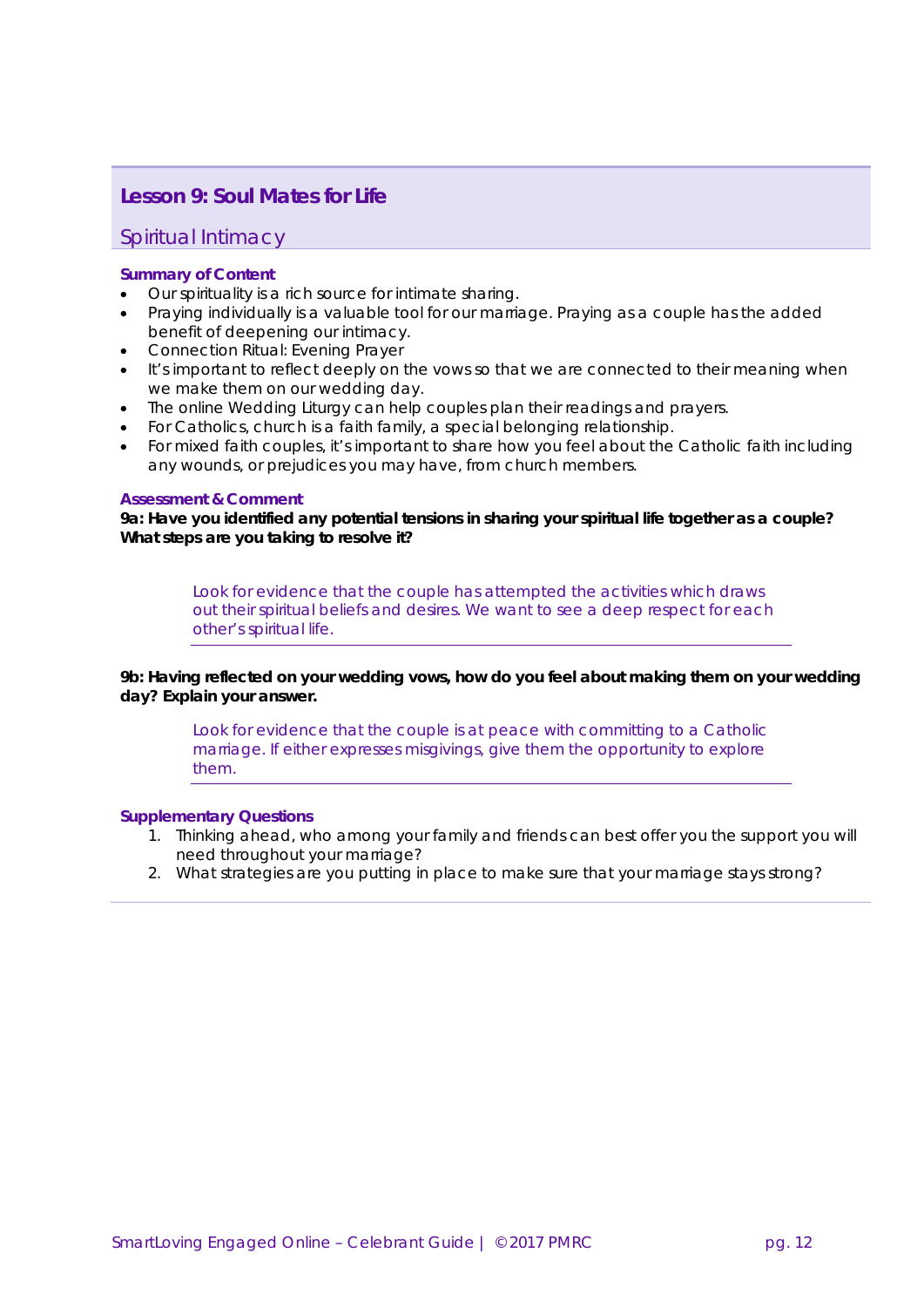## **Wedding Liturgy**

#### **Summary of Content**

- Couples have access to the SmartLoving Wedding Liturgy Planner which lists the order of the Wedding Rite, prayer choices and common scripture readings. Many will review these and select their preferences.
- Wherever possible, it is suggested that celebrants accommodate couples in their choice of scripture and prayers provided that they are taken from Rite.
- SmartLoving discourages couples from writing their own vows as the validity of the Sacrament can be compromised. Rather, we provide a couple activity where they articulate in detail the meaning of each line of the vows so that they have a deep and personal attachment to them on their wedding day.
- SmartLoving affirms that all liturgy plans must be approved by their celebrant but that couples should prepare for the liturgy meeting by being familiar with the various parts of the Nuptial Rite.

#### **Assessment & Comment**

#### **Wedding liturgy… Tick all that apply**

- □ **We have not yet started planning our liturgy but will do so soon**
- We have begun planning our liturgy and will be ready shortly to discuss it
- □ **We've done as much as we can and are ready to discuss the liturgy with our celebrant**
- □ **We're not sure how to get started on this**
- □ **We have chosen our readings**
- □ **We have selected from our prayer choices**
- □ **We have our music organised**
- □ **NA**

*Every couple wants their wedding day to be a special celebration that reflects the unique character of their relationship. Thus, they can feel frustrated by the constraints of the Church, especially if one is not Catholic or doesn't understand the meaning behind the rituals. The Catholic fiancé might feel embarrassed about the Church demands or about his/her ignorance. Some parts of the liturgy are not negotiable and should be gently and firmly defended. Others do have some flexibility and we encourage celebrants to be responsive to the couple's desires. Before rejecting a request, try to understand the values behind their preference so that you can help them think about other ways that value might be reflected in their celebrations.*

- 1. What are your priorities for your wedding day? What's your style? (eg unity as a couple despite religious differences, guests feeling really comfortable, sacred and formal occasion, very personal and spiritual, lively and joyful, family occasion etc)
- 2. The wedding ceremony itself is a sacred occasion and some of your goals for your wedding day overall are not really compatible with that – How can some of these be achieved in other aspects of your wedding day (eg at the reception, rehearsal dinner, pre and post events?)
- 3. If you have chosen readings, tell me why you chose those?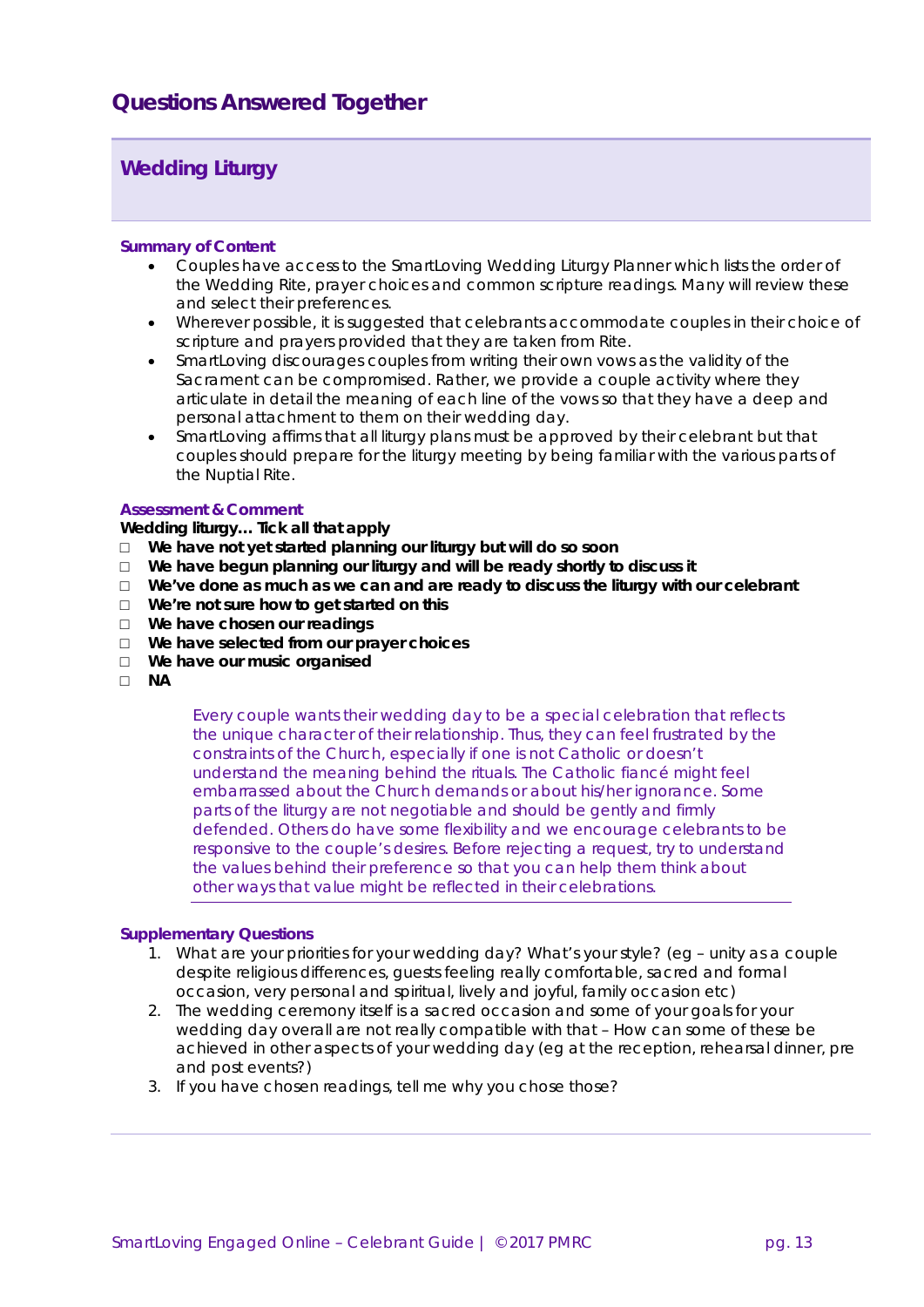## **Marital Fitness Plan**

#### **Summary of Content**

A Marital Fitness Plan helps couples create concrete goals for their relationship, establish healthy relationship habits, and a safety net for when things get tough.

#### **Assessment & Comment**

**What connection rituals will you put in place to sustain the vibrancy of your marriage? (Tick as many as apply)**

- □ **Daily Appreciation (1)**
- □ **Daily Strongest Emotion (2)**
- □ **Connect Hug (5)**
- □ **Connect Kiss (6)**
- □ **Evening Prayer (9)**
- □ **Others**
- □ **None/Not Applicable to me/us**

**What TOOLS do you think you will use again, or regularly? (Tick as many as apply)**

- □ **L.I.F.E. (2)**
- □ **Time Out to Ask 'Why?' (3)**
- □ **Stop-Reflect-Connect (Decision Making – 4)**
- □ **Stop-LIFE-Reflect-Connect (Reconciliation – 5)**
- □ **Fertility Awareness Methods (7)**
- □ **Respectful Request (8)**
- □ **None/Not Applicable to me/us**

*Look for evidence that the couple as adopted a proactive approach to sustaining their relationship. If they have not selected any of the Connection Rituals or Tools, ask what they WILL do instead. If they have selected only one or two, use that to explore why and how they experienced these rituals and tools throughout the course.*

- 1. Thinking ahead, who among your family and friends can best offer you the support you will need throughout your marriage?
- 2. What strategies are you putting in place to make sure that your marriage stays strong?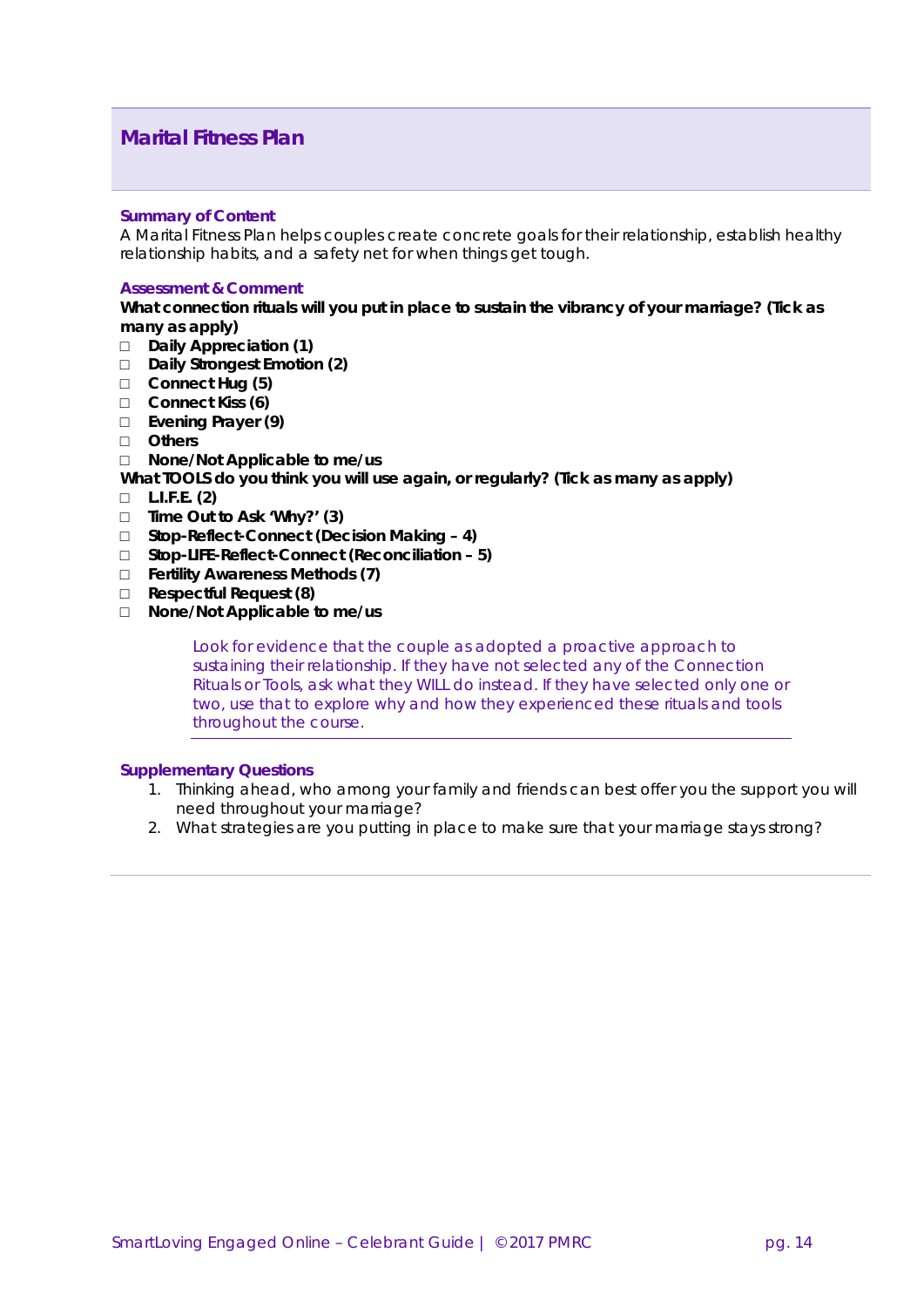## **Ongoing Formation**

#### **Summary of Content**

- o This section gives insight into the areas where the couple perceives a need for further formation.
- o Be prepared with local resources to assist them if possible.
- o SmartLoving will also follow up with suggestions from our own resources.

#### **Assessment & Comment**

#### **About which of the following areas would you like more information? (Tick as many as apply)**

- □ **Improving communication**
- □ **Understanding Family of Origin influences**
- □ **Handling conflict and anger**
- □ **Treating addictions and/or mental illness**
- □ **Healing for past hurts and/or trauma**
- □ **Dealing with sexual problems**
- □ **Fertility Awareness education**
- □ **Information about treating infertility**
- □ **Parenting education**
- □ **Learning about becoming a Catholic**
- □ **Praying together**
- □ **None/Not Applicable to me/us**

Look for evidence that the couple has adopted a growth mindset in regards to *their relationship – an attitude of continuous learning and betterment.*

#### *Supplementary Questions*

The ability to grow is fundamental to your health and wellbeing as individuals and as a couple. When there is growth, there is hope; even if the starting place is dire, growth, and the willingness to change for the sake your relationship, presents the possibility that things can and will improve. There is always room for improvement!

- 1. What areas did you identify as growth areas, or areas of need?
- 2. How will you go about getting resources to help you always be growing in your relationship?
- 3. Would you be interested in being part of opportunities for couple growth offered by the parish?